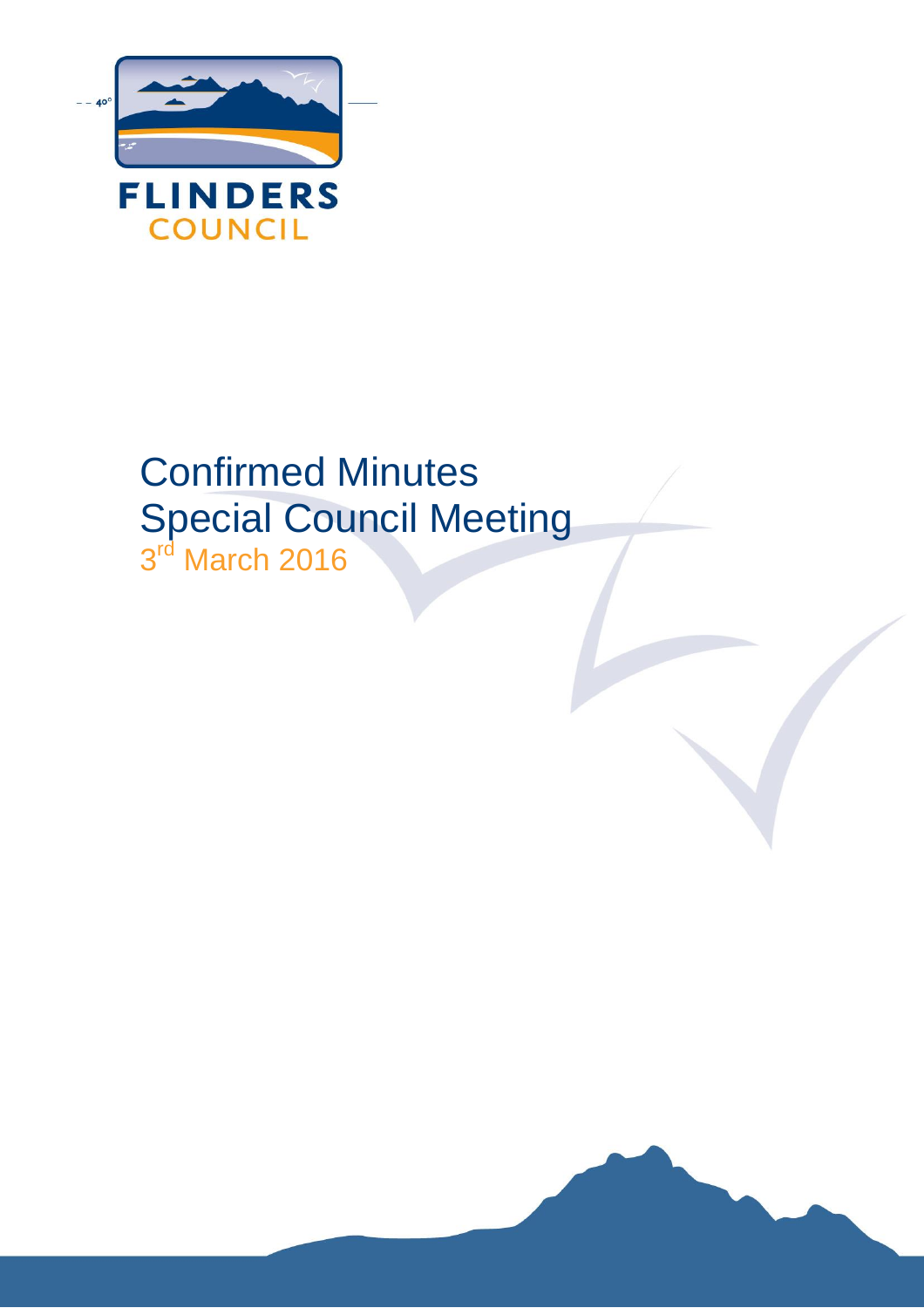# FLINDERS COUNCIL SPECIAL MEETING

# CONFIRMED MINUTES

| <b>DATE:</b>       | Thursday 3rd March 2016                           |
|--------------------|---------------------------------------------------|
| <b>VENUE:</b>      | Furneaux Arts and Entertainment Centre, Whitemark |
| <b>COMMENCING:</b> | 3.00 pm                                           |

# PRESENT

Mayor Carol Cox Deputy Mayor Marc Cobham Cr Peter Rhodes Cr Ken Stockton Cr David Williams Cr Gerald Willis

# APOLOGIES

Nil

## ABSENT

Cr Chris Rhodes

#### STAFF IN ATTENDANCE

Raoul Harper - General Manager 3.00 – 4.03pm

Sophie Pitchford - Corporate Services Manager 3.00 – 4.03pm Jacci Viney - Development Services Coordinator 3.00 – 3.02pm

Vicki Warden - Executive Officer 3.00 - 4.03pm

#### DECLARATION OF PECUNIARY INTEREST Nil

#### LEAVE OF ABSENCE

Nil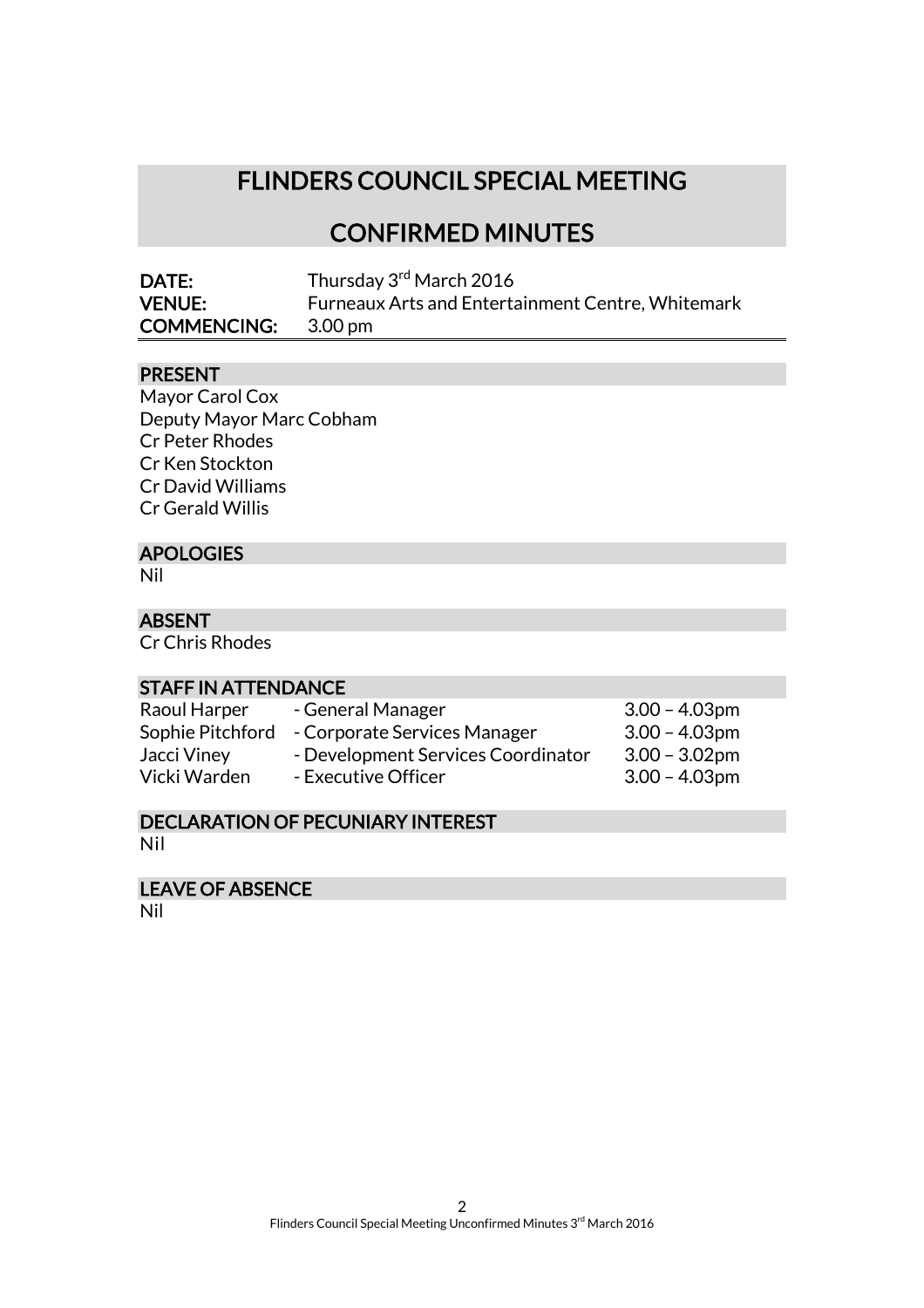## A. CLOSED CLOUNCIL

#### Item A1 & A2: Closed Council Items

| <b>ACTION</b>            | <b>Decision</b>               |
|--------------------------|-------------------------------|
| <b>PROPONENT</b>         | <b>Council Officer</b>        |
| <b>OFFICERS</b>          | Raoul Harper, General Manager |
| <b>FILE REFERENCE</b>    | EN001/2015, GOV/0600          |
| <b>ASSOCIATED PAPERS</b> | Nil                           |

## PREVIOUS COUNCIL CONSIDERATION:

A1 - 20th August 2015 232.08.2015 A2 - July 2015 Budget Workshop  $A2 - 16^{th}$  July 2015 208.07.2015

#### REASON FOR CLOSED COUNCIL:

Item A1 is CONFIDENTIAL in accordance with Section 15(2) (i) of the Local Government (Meeting Procedures) Regulations 2005 and Item A2 is CONFIDENTIAL in accordance with Section 15(2) (c) (i) of the Local Government (Meeting Procedures) Regulations 2005.

#### VOTING REQUIREMENTS

Absolute Majority

#### OFFICER'S RECOMMENDATION:

That Council move into Closed Council.

#### DECISION: 30.03.2016 Moved: Cr K Stockton Seconded: Cr G Willis That Council move into Closed Council.

#### CARRIED UNANIMOUSLY (6-0)

For: Mayor Carol Cox, Deputy Mayor Marc Cobham, Cr Peter Rhodes, Cr Ken Stockton, Cr David Williams and Cr Gerald Willis.

Council moved into closed session at 3.02pm.

Council moved out of closed session at 4.02pm.

35.03.2016 Moved: Cr G Willis Seconded: Cr P Rhodes

That the discussions held and motions passed in Closed Council remain confidential.